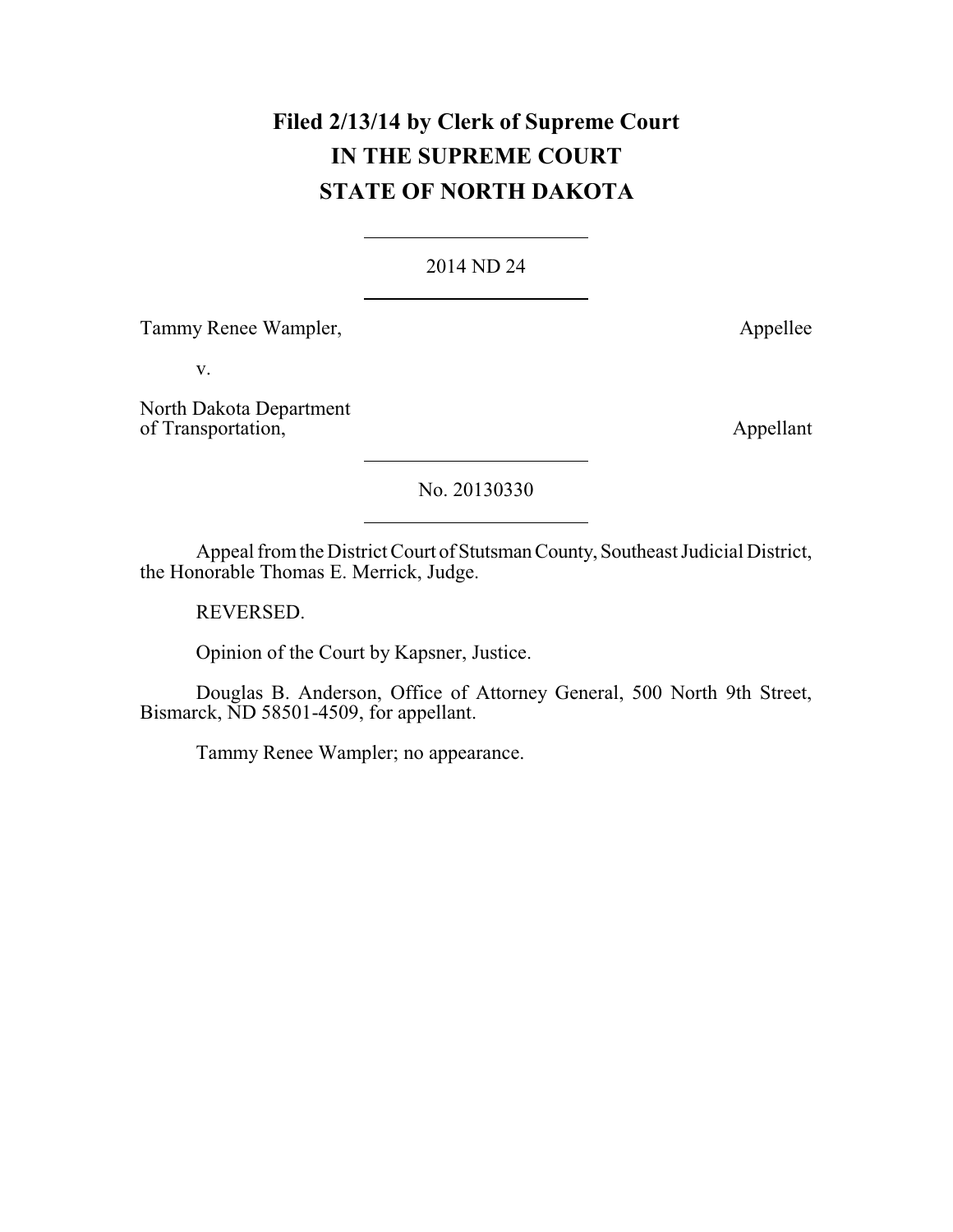## **Wampler v. N.D. Dep't of Transportation No. 20130330**

#### **Kapsner, Justice.**

[¶1] The North Dakota Department of Transportation ("Department") appeals from a district court judgment reversing an administrative hearing officer's decision suspending Tammy Renee Wampler's driving privileges. Because we hold inclusion of the phrase "byweight" in the "Test Results" portion of a law enforcement officer's certified written report under N.D.C.C. § 39-20-03.1(4) is not necessary to satisfy N.D.C.C. § 39-20-03.1, we reverse the district court judgment and reinstate the administrative hearing officer's decision.

I

[¶2] On April 18, 2013, a Jamestown city police officer received a call regarding an intoxicated driver. A description of the vehicle and license plate was provided. The officer arrived on the scene, located the vehicle, and observed it weaving between lanes. The officer initiated his overhead lights, but the vehicle continued to drive for almost half a mile before it came to a stop, and it did so only after the officer turned on his siren. The officer approached the vehicle and spoke to the driver, Wampler, who was the only occupant. While speaking with Wampler, the officer observed that she had glossy/watery eyes, slurred speech, slow movements, and a strong odor of alcohol. Wampler admitted to consuming alcohol and agreed to submit to field sobriety tests. The officer administered three field sobriety tests, and Wampler failed two of them and could not complete the other. Wampler submitted to an on-site chemical screening test, which indicated an alcohol concentration level of at least .08. Wampler was then placed under arrest for Driving Under the Influence. Within two hours of driving, Wampler submitted to an intoxilyzer breath test. The test results showed Wampler's alcohol concentration was 0.159. When the officer completed his certified written report to the director ("Report and Notice"), he wrote "0.159" in the "Test Results" blank.

[¶3] Wampler made a timely request for an administrative hearing with the Department. At that hearing, Wampler raised three arguments, one of which was that the Department lacked the authority to revoke her driving privileges because the law enforcement officer failed to write "by weight" next to the notation "0.159" in the "Test Results" blank of his Report and Notice. The administrative hearing officer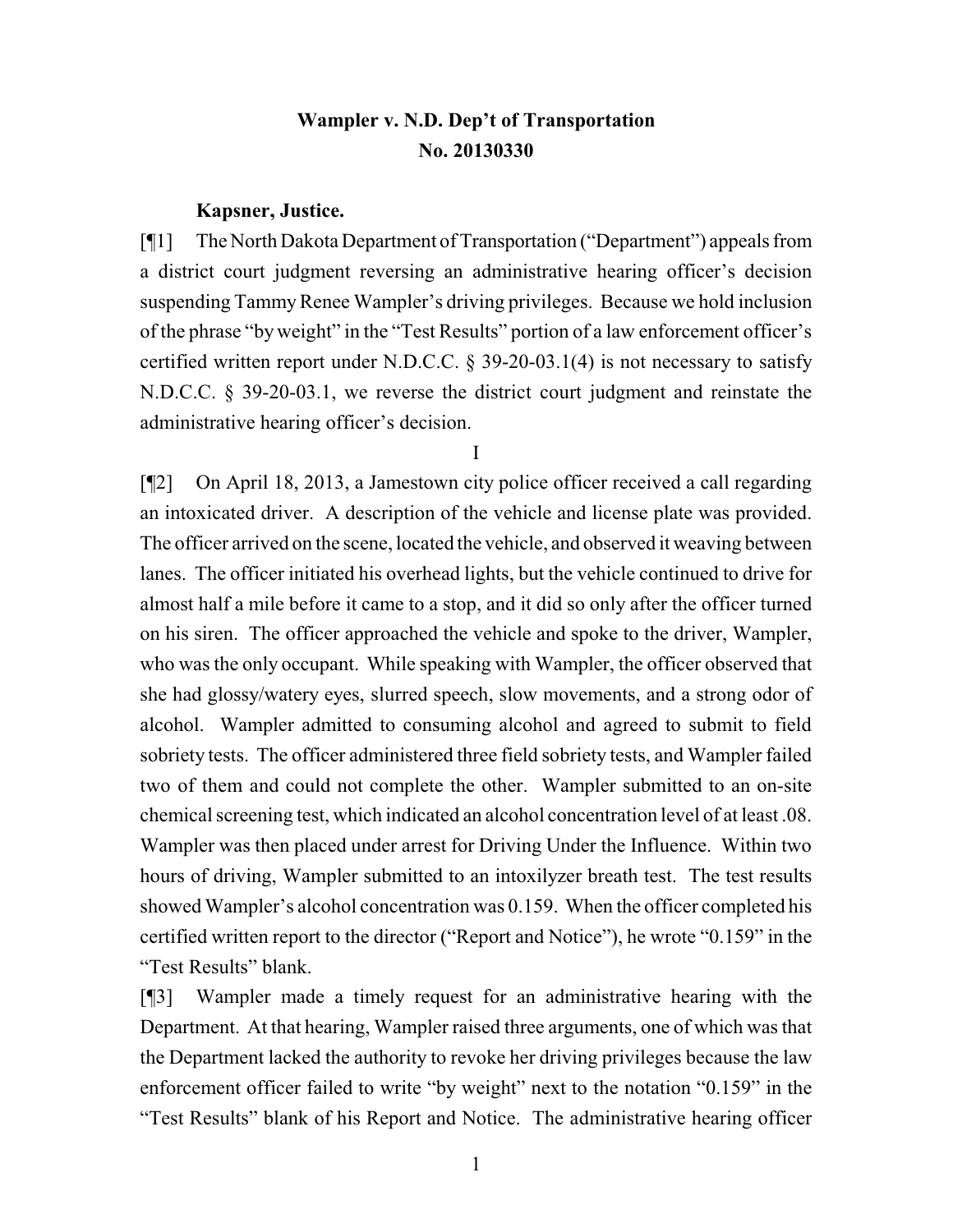rejected Wampler's argument, holding "the failure to write 'by weight' is not jurisdictional." The administrative hearing officer suspended Wampler's driving privileges for 91 days, and Wampler appealed to the district court, raising all three issues.

[¶4] The district court determined that N.D.C.C. § 39-20-03.1(4) required the law enforcement officer to complete a certified written report which indicated that test results showed Wampler had a blood alcohol concentration of .08 or greater by weight, that this was a basic and mandatory provision of the statute under prevailing case law, and that, while the law enforcement officer's Report and Notice included the notation "0.159" in the "Test Results" blank, the omission of the phrase "by weight" stripped the Department of authority to suspend Wampler's driving privileges. The district court determined this was the dispositive issue on appeal and did not address Wampler's other arguments. The district court reversed the decision of the administrative hearing officer and ordered that Wampler's driving privileges be restored.

[¶5] The Department appeals the district court judgment reversing the administrative hearing officer's decision suspending Wampler's driving privileges. Wampler does not respond to the appeal.

II

[¶6] On appeal from the district court judgment, the Department argues it had authority to suspend Wampler's driving privileges despite omission of the phrase "by weight" on the Report and Notice. In an appeal of a district court's review of an administrative agency's decision, this Court reviews the administrative agency's decision. Steinmeyer v. Dep't of Transp., 2009 ND 126, ¶ 8, 768 N.W.2d 491.

This Court's review of an administrative decision to suspend a driver's license is governed by the Administrative Agencies Practice Act. The review is limited to the record before the administrative agency. We review the administrative hearing officer's decision and give deference to the administrative hearing officer's findings. We do not, however, make independent findings or substitute our judgment for that of the agency. Rather, we determine only whether a reasoning mind reasonably could have concluded the findings were supported by the weight of the evidence from the entire record.

Pesanti v. N.D. Dep't of Transp., 2013 ND 210, ¶ 7, 839 N.W.2d 851 (citations and internal quotation marks omitted). "This Court reviews questions of law de novo and gives deference to the Department's sound findings of fact." Steinmeyer, at ¶ 8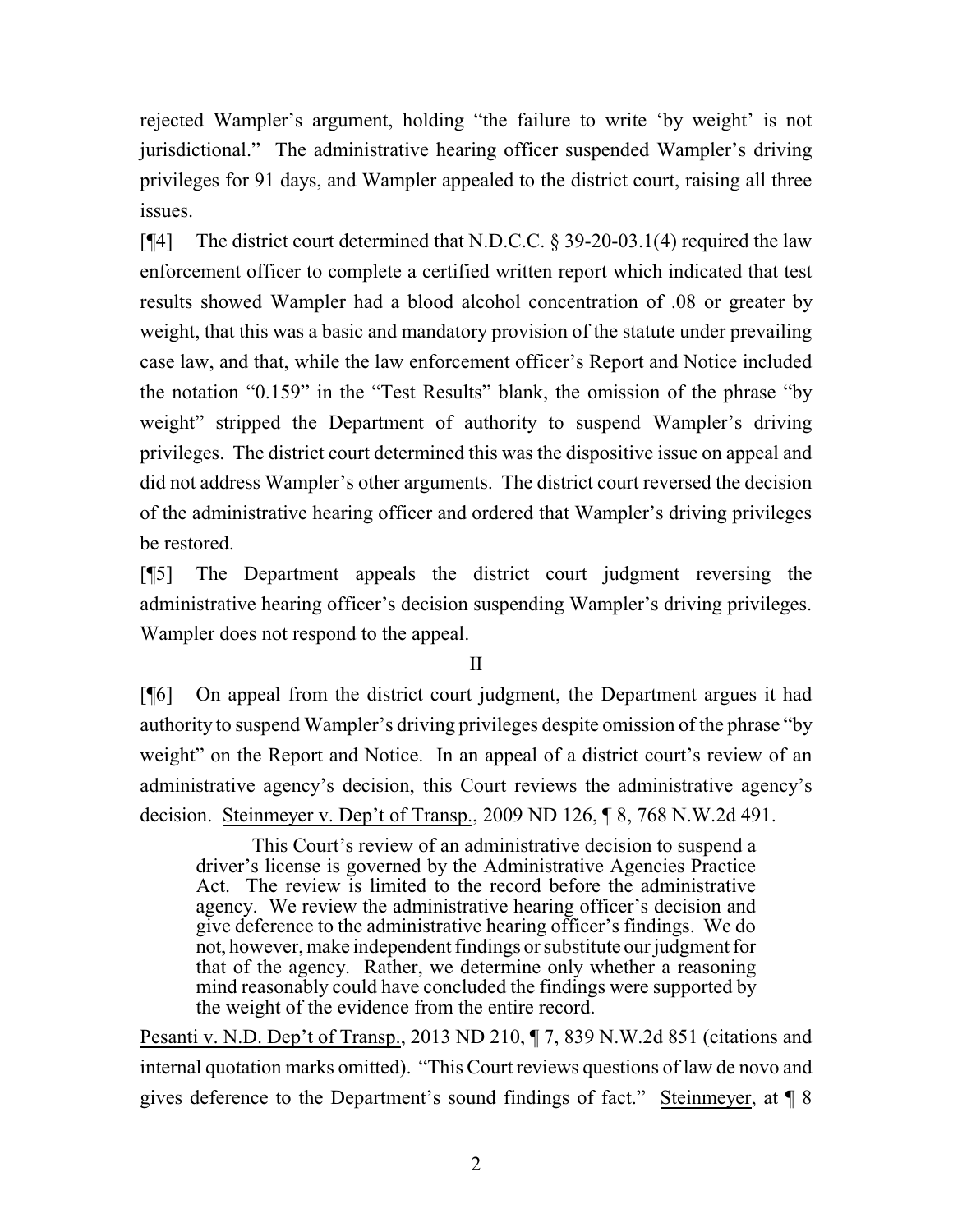(citations omitted). This Court must affirm an administrative hearing officer's decision unless:

1. The order is not in accordance with the law.

2. The order is in violation of the constitutional rights of the appellant.

3. The provisions of this chapter have not been complied with in the proceedings before the agency.

4. The rules or procedure of the agency have not afforded the appellant a fair hearing.

5. The findings of fact made by the agency are not supported by a preponderance of the evidence.

6. The conclusions of law and order of the agency are not supported by its findings of fact.

7. The findings of fact made by the agency do not sufficiently address the evidence presented to the agency by the appellant.

8. The conclusions of law and order of the agency do not sufficiently explain the agency's rationale for not adopting any contrary recommendations by a hearing officer or an administrative law judge.

N.D.C.C. § 28-32-46; see also Pesanti, at ¶ 7.

III

[¶7] "The Department's authority to suspend a person's license is given by statute and is dependent upon the terms of the statute." Aamodt v. N.D. Dep't of Transp., 2004 ND 134, ¶ 15, 682 N.W.2d 308. "The Department must meet the basic and mandatory provisions of the statute to have authority to suspend a person's driving privileges." Id. (citing Schwind v. Director, N.D. Dep't of Transp., 462 N.W.2d 147, 150 (N.D. 1990)). However, the terms of the statute "must be construed logically so as not to produce an absurd result." Schwind, at 150 (citation omitted). This Court has previously discussed whether certain provisions of N.D.C.C. § 39-20-03.1 are basic and mandatory provisions that require compliance before the Department is authorized to suspend a person's driving privileges. Compare Schwind, at 150 (holding a law enforcement officer's failure to forward an operator's license to the director would not destroy the Department's authority to suspend a violator's driving privileges), and Samdahl v. N.D. Dep't of Transp. Director, 518 N.W.2d 714, 717 (N.D. 1994) (holding the law enforcement officer's failure to immediately issue a temporary permit would not deprive the Department of its authority to suspend a person's driving privileges), with Bosch v. Moore, 517 N.W.2d 412, 413 (N.D. 1994) (holding a law enforcement officer's failure to submit an Intoxilyzer test record to the Department does deprive the Department of its authority to suspend driving privileges).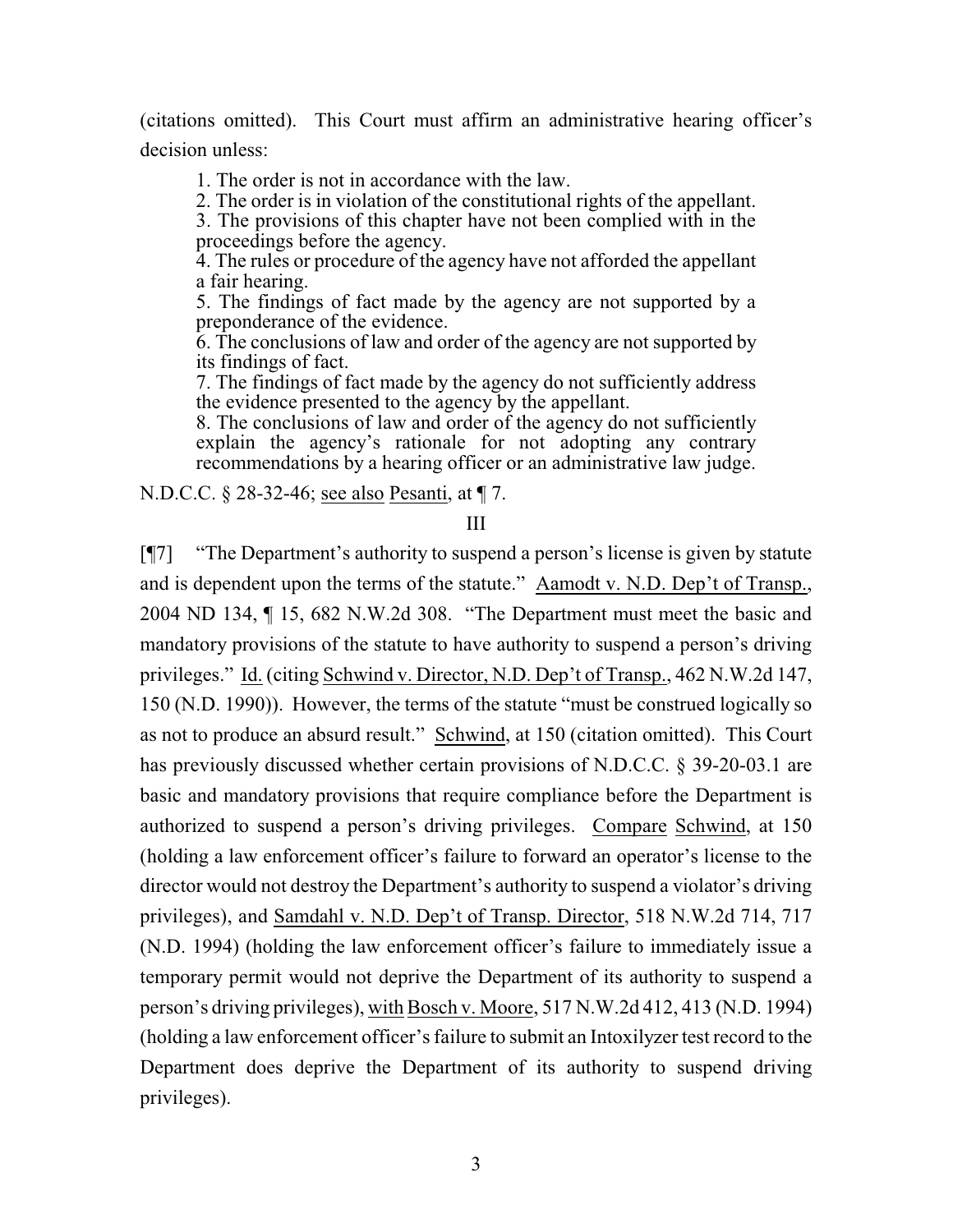[¶8] Under the controlling statute at the time of Wampler's arrest, if a person's blood, breath, or urine test results show an alcohol concentration of eight one-hundredths of one percent by weight or more, the law enforcement officer must forward a certified written report to the director. See N.D.C.C. § 39-20-03.1 (2011). This report must show: (1) "that the officer had reasonable grounds to believe the individual had been driving or was in actual physical control of a motor vehicle while in violation of section 39-08-01, or equivalent ordinance,"; (2) "that the individual was lawfully arrested,"; (3) "that the individual was tested for alcohol concentration under this chapter,"; and (4) "that the results of the test show that the individual had an alcohol concentration of at least eight one-hundredths of one percent by weight . . . ." N.D.C.C. § 39-20-03.1(4) (2011). "A properly completed report meeting 'the basic and mandatory provisions of the statute,' along with the other matters required by the statute, is intended to give the Department the authority to suspend a driver's license and to provide a driver the means 'to know what the officer was relying on[.]'" Jorgensen v. N.D. Dep't of Transp., 2005 ND 80, ¶ 12, 695 N.W.2d 212 (citations omitted).

[¶9] In Jorgensen, 2005 ND 80, ¶¶ 12-13, 695 N.W.2d 212, this Court held that inclusion of the blood alcohol test results in the law enforcement officer's certified written report is a basic and mandatory provision of the statute**<sup>1</sup>** , without which the Department may not suspend a person's driving privileges. See also Aamodt, 2004 ND 134, ¶¶ 25-26, 682 N.W.2d 308 (holding inclusion of the statement of probable cause on the report is a basic and mandatory provision of the statute). In Jorgensen, the law enforcement officer did not record the results of Jorgensen's blood alcohol test on the Report and Notice. Jorgensen, at ¶ 3. The "Test Results" blank was left empty, but Jorgensen was given a copy of the analytical report showing the test results. Id. at ¶¶ 3-4. In concluding that failure to include the test results on the Report and Notice deprived the Department of authority to suspend Jorgensen's driving privileges, this Court reasoned:

Section 39-20-03.1, N.D.C.C., reflects a legislative intent to remove drunk drivers from the roads without slanting the law too much toward the Department's convenience. Aamodt, 2004 ND 134, ¶ 24, 682 N.W.2d 308. Section 39-20-05(1), N.D.C.C., gives a driver only a short time—ten days—after the issuance of a temporary operator's permit within which to request a hearing to challenge the suspension of

<sup>&</sup>lt;sup>1</sup>This requirement was previously codified at N.D.C.C. § 39-20-03.1(3).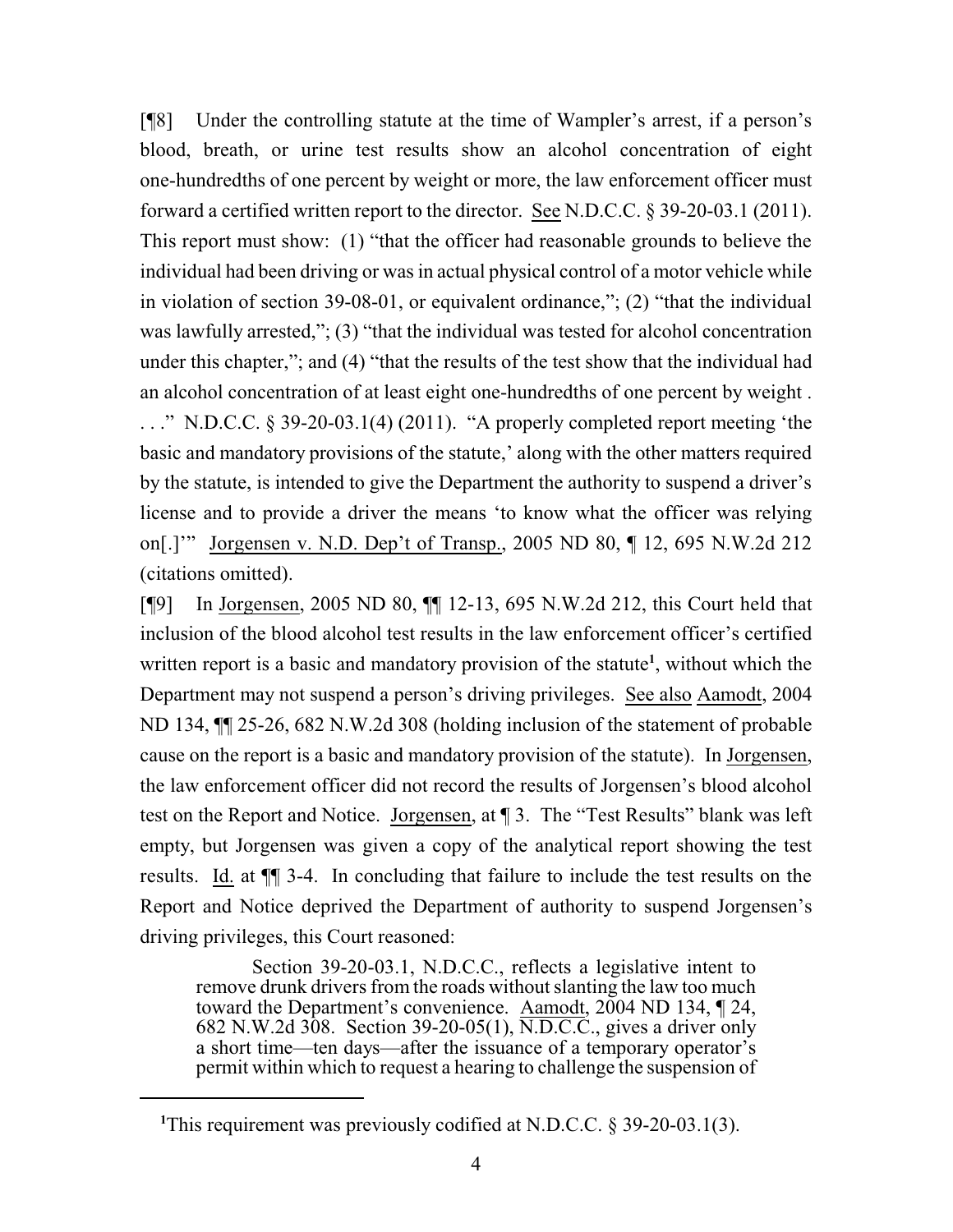his or her driving privileges. Thus, in determining whether to request a hearing, it is important that a driver facing the loss of driving privileges be able to quickly, conveniently, and certainlyknow what the officer is relying on. That information will be more quickly, conveniently, and certainly conveyed to the driver by inserting in the appropriate blank space on the report and notice form the results of the test than by giving the driver a copy of the analytical report of the analysis of the blood sample tested, which may well be confusing to one unacquainted with such documents. The legislature's intent will be best fulfilled by a bright-line requirement that the report and notice form contain the test result, as specified in N.D.C.C.  $\S$  39-20-03.1[(4)].

Jorgensen, at ¶ 13.

[¶10] The case before us is distinguishable from Jorgensen. In Jorgensen, no test results were included on the Report and Notice, and the defendant was left to decipher the analytical report to learn the results of his test. In this case, Wampler submitted to a breath test using the Intoxilyzer 8000, which reports alcohol concentration by weight, "as grams of alcohol per two hundred ten liters of end expiratory breath." Wampler's test results indicated she had an alcohol concentration of 0.159. It is not clear how adding the phrase "by weight" to the law enforcement officer's certified written report would provide more information to the driver. The Report and Notice form includes a reference to Chapter 39-20, N.D.C.C. The law enforcement officer noted on the Report and Notice that Wampler submitted to a breath test. In the "Test Results" blank, the officer wrote "0.159." These notations quickly, conveniently, and certainly informed Wampler what the officer had relied on and allowed her to make the decision whether to request a hearing. Inclusion of the specific phrase "by weight" on the law enforcement officer's certified written report to the director is not necessary to satisfy N.D.C.C. § 39-20-03.1. The Department therefore had authority to suspend Wampler's driving privileges.

### IV

[¶11] We conclude the administrative hearing officer's findings are supported by the weight of the evidence on the entire record, the conclusions are supported by the findings, and the order is in accordance with the law. Therefore, we reverse the district court judgment and reinstate the administrative hearing officer's decision to suspend Wampler's driving privileges.

[¶12] Carol Ronning Kapsner Lisa Fair McEvers Daniel J. Crothers Dale V. Sandstrom